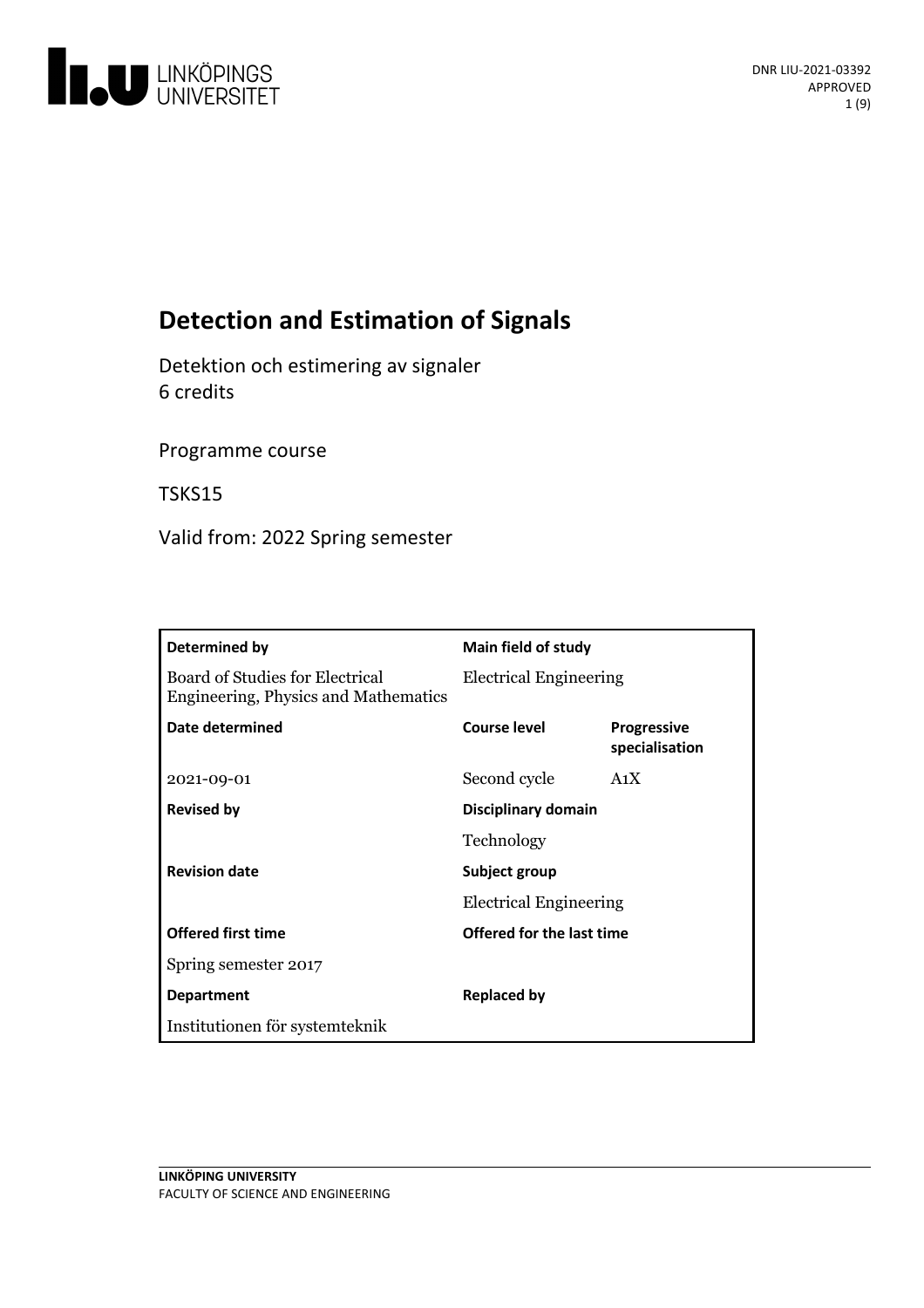# Course offered for

- Master of Science in Computer Science and Engineering
- Master of Science in Applied Physics and Electrical Engineering
- Master of Science in Applied Physics and Electrical Engineering International
- Master of Science in Industrial Engineering and Management
- Master of Science in Information Technology
- Master of Science in Industrial Engineering and Management International
- Master's Programme in Mathematics
- Master's Programme in Communication Systems

## Prerequisites

Linear algebra, probability theory, and a course similar to Signals, Information and Communications.

# Intended learning outcomes

After completed course the student should

- define, describe and apply basic concepts related to the detection and parameter estimation in linear and nonlinear signal models
- describe the difference between classical (orthodox) and Bayesian statistics, and how this impacts the algorithm design approach
- be able to conduct calculations that relate to classical and Bayesian estimation and detection theory, specifically the Neyman-Pearson theorem, error probabilities, decision regions, maximum-likelihood, linear and nonlinear models, Fisher information, Cramer-Rao bound, noise whitening, MMSE and LMMSE, GLRT and composite hypothesis testing
- simplify objective functions and decision rules for estimation and detection in linear and nonlinear models, and interpret these using engineering intuition
- describe, apply and implement, in <sup>a</sup> conventional programming language, and show engineering understanding of, parameter estimation via maximum-likelihood and detection using Bayesian methods
- be able to, with adequate terminology, in a well-structured manner, and logically coherent, describe their solutions to the computer laboratory exercises

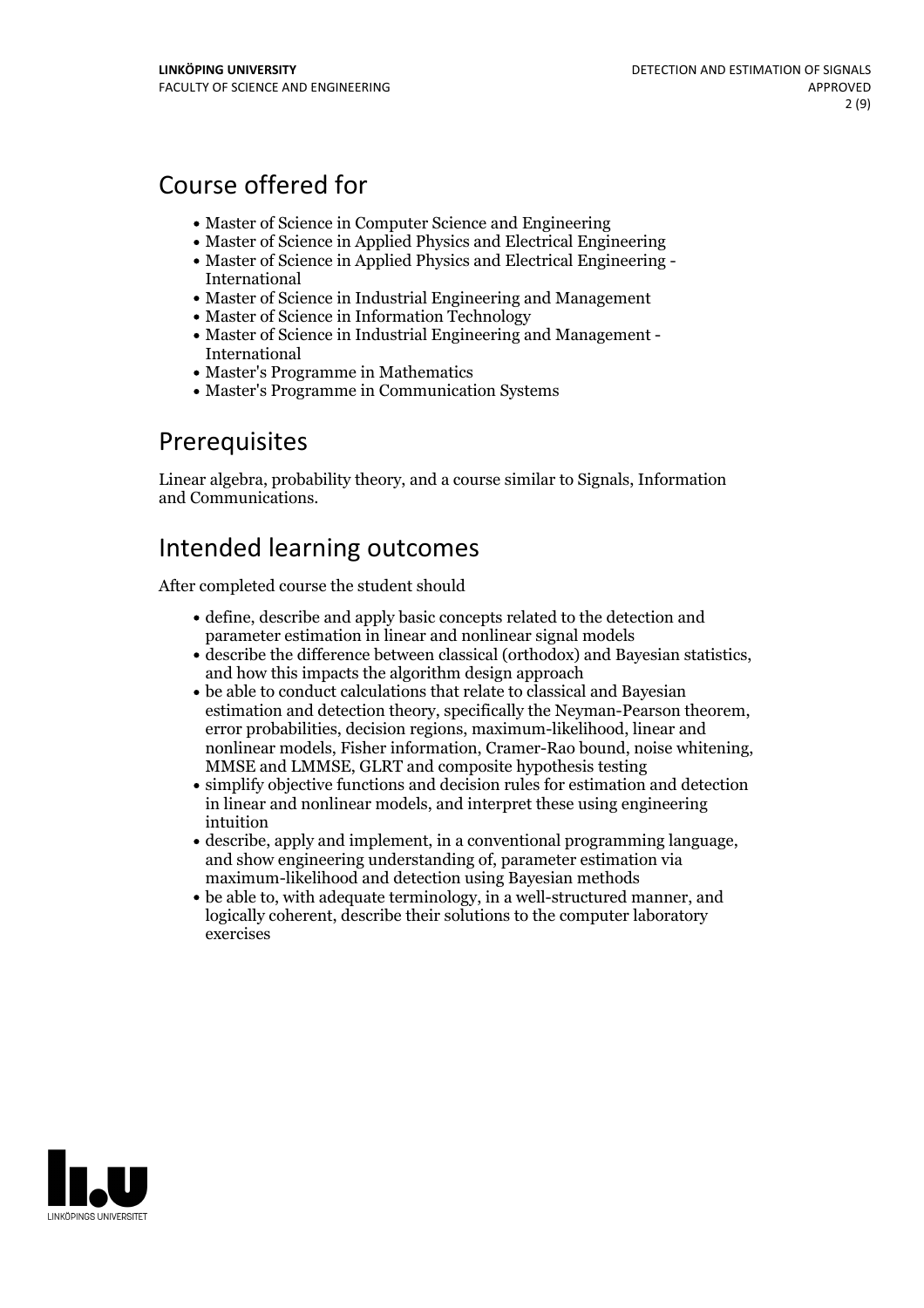## Course content

Binary hypothesis tests, Neyman-Pearson theorem, error probability. M-ary detection problems. Bayes cost, minimum probability of error. Nuisance parameters. Classical estimation: Maximum-likelihood. Cramer-Rao bound, Slepian-Bang's formula, efficiency. Linear, vector-valued models with noise. Nonlinear models. Noise whitening, Gaussian noise. Bayesian estimation: MMSE and Performance calculations, asymptotic properties of estimators. Applications in radar and communications technology: amplitude and phase estimation, frequency estimation, angle-of-arrival estimation, time-of-arrival estimation, source localization, coherent and non-coherent detection of waveforms.

# Teaching and working methods

Lectures, problem classes and computer laboratory work. Individual (in-class) oral examination of laboratory work.

## Examination

| TEN <sub>1</sub> | Written examination | 4 credits | U, 3, 4, 5 |
|------------------|---------------------|-----------|------------|
| LAB <sub>1</sub> | Laboratory work     | 2 credits | U.G        |

## Grades

Four-grade scale, LiU, U, 3, 4, 5

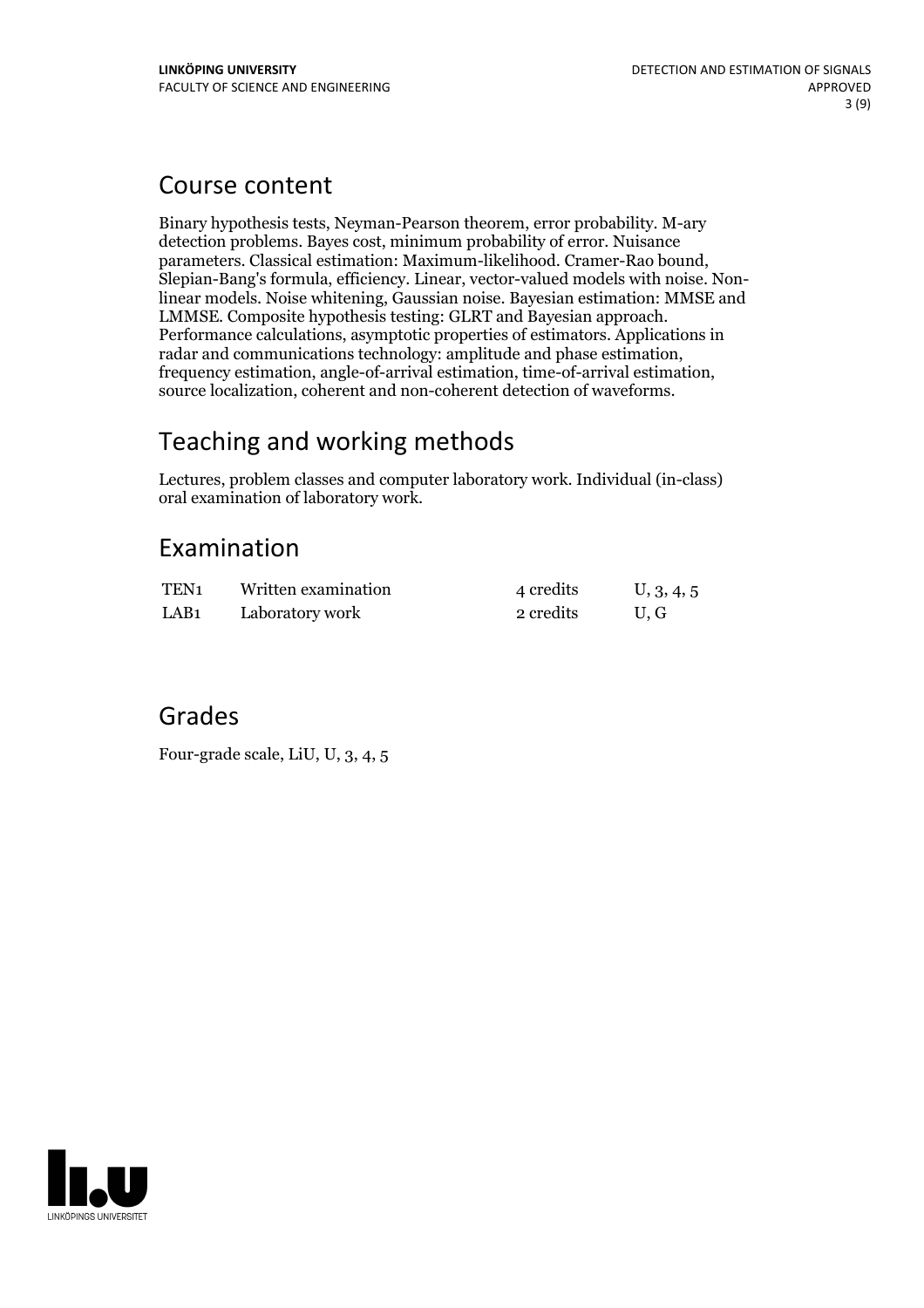# Other information

### **About teaching and examination language**

The teaching language is presented in the Overview tab for each course. The examination language relates to the teaching language as follows:

- If teaching language is "Swedish", the course as a whole could be given in Swedish, or partly in English. Examination language is Swedish, but parts
- of the examination can be in English. If teaching language is "English", the course as <sup>a</sup> whole is taught in English. Examination language is English. If teaching language is "Swedish/English", the course as <sup>a</sup> whole will be
- taught in English if students without prior knowledge of the Swedish language participate. Examination language is Swedish or English depending on teaching language.

#### **Other**

The course is conducted in a manner where both men's and women's experience and knowledge are made visible and developed.

The planning and implementation of a course should correspond to the course syllabus. The course evaluation should therefore be conducted with the course syllabus as a starting point.

If special circumstances prevail, the vice-chancellor may in a special decision specify the preconditions for temporary deviations from this course syllabus, and delegate the right to take such decisions.

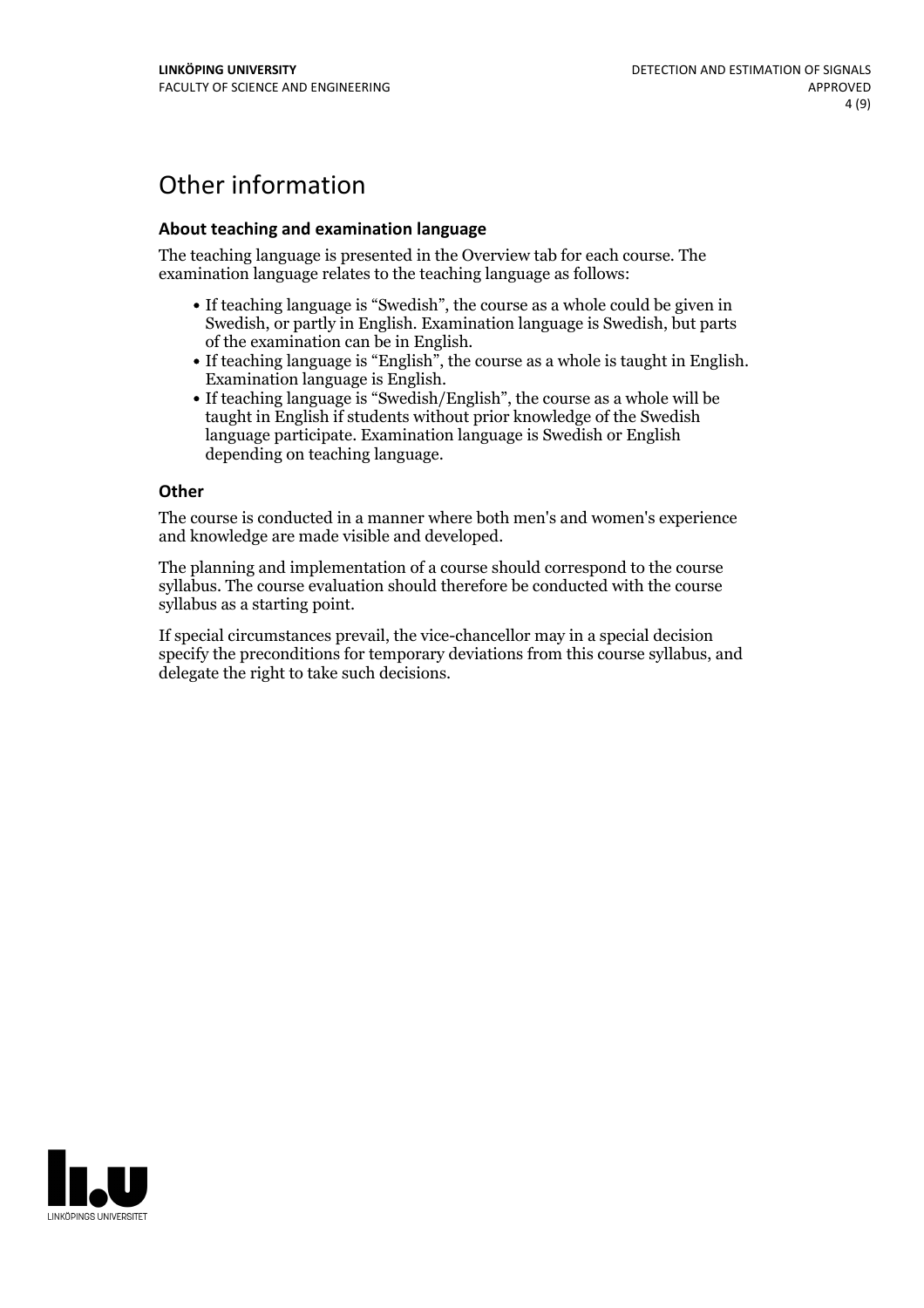# **Common rules**

### Course syllabus

A syllabus must be established for each course. The syllabus specifies the aim and contents of the course, and the prior knowledge that a student must have in order to be able to benefit from the course.

## Timetabling

Courses are timetabled after a decision has been made for this course concerning its assignment to a timetable module.

### Interruption in and deregistration from a course

The LiU decision, Guidelines concerning confirmation of participation in education (Dnr LiU-2020-02256), states that interruptions in study are to be recorded in Ladok. Thus, all students who do not participate in a course for which they have registered must record the interruption, such that the registration on the course can be removed. Deregistration from or interrupting a course is carried out using <sup>a</sup> web-based form: https://www.lith.liu.se/for- [studenter/kurskomplettering?l=en.](https://www.lith.liu.se/for-studenter/kurskomplettering?l=en)

## Cancelled courses and changes to the course syllabus

Courses with few participants (fewer than 10) may be cancelled or organised in a manner that differs from that stated in the course syllabus. The Dean is to deliberate and decide whether a course is to be cancelled or changed from the course syllabus.

## Guidelines relating to examinations and examiners

For details, see Guidelines for education and examination for first-cycle and second-cycle education at Linköping University, Dnr LiU-2020-04501 [\(http://styrdokument.liu.se/Regelsamling/VisaBeslut/917592\)](http://styrdokument.liu.se/Regelsamling/VisaBeslut/917592).

An examiner must be employed as a teacher at LiU according to the LiU Regulations for Appointments, Dnr LiU-2021-01204 [\(https://styrdokument.liu.se/Regelsamling/VisaBeslut/622784](https://styrdokument.liu.se/Regelsamling/VisaBeslut/622784)). For courses in second-cycle, the following teachers can be appointed as examiner: Professor (including Adjunct and Visiting Professor), Associate Professor (including Adjunct), Senior Lecturer (including Adjunct and Visiting Senior Lecturer), Research Fellow, or Postdoc. For courses in first-cycle, Assistant Lecturer (including Adjunct and Visiting Assistant Lecturer) can also be appointed as examiner in addition to those listed for second-cycle courses. In exceptional cases, a Part-time Lecturer can also be appointed as an examiner at both first- and second cycle, see Delegation of authority for the Board of Faculty of Science and Engineering.

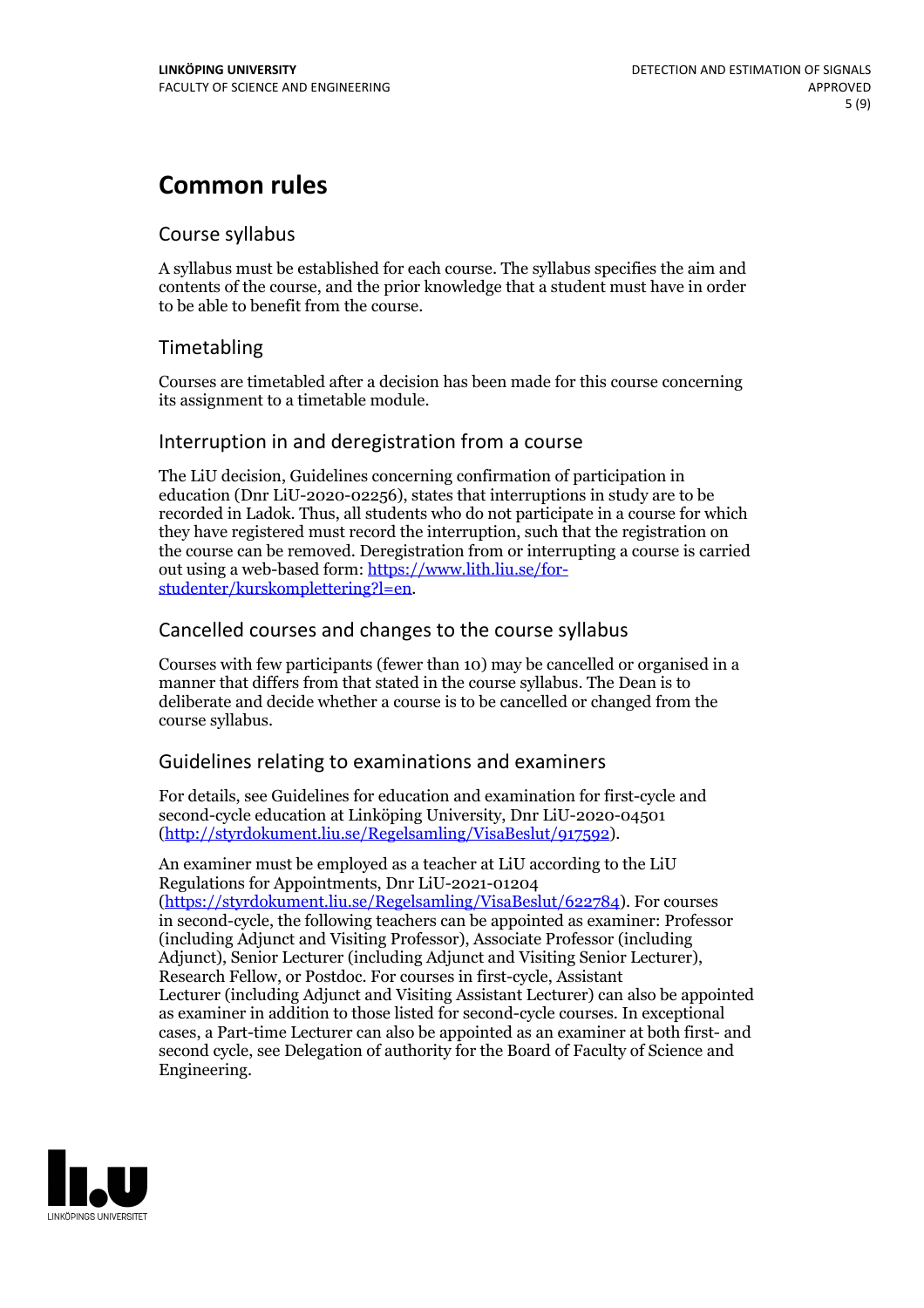## Forms of examination

### **Principles for examination**

Written and oral examinations and digital and computer-based examinations are held at least three times a year: once immediately after the end of the course, once in August, and once (usually) in one of the re-examination periods. Examinations held at other times are to follow a decision of the faculty programme board.

Principles for examination scheduling for courses that follow the study periods:

- courses given in VT1 are examined for the first time in March, with re-examination in June and August
- courses given in VT2 are examined for the first time in May, with re-examination in August and October
- courses given in HT1 are examined for the first time in October, with re-examination in January and August
- courses given in HT2 are examined for the first time in January, with re-examination in March and in August.

The examination schedule is based on the structure of timetable modules, but there may be deviations from this, mainly in the case of courses that are studied and examined for several programmes and in lower grades (i.e. 1 and 2).

Examinations for courses that the faculty programme board has decided are to be held in alternate years are held three times during the school year in which the course is given according to the principles stated above.

Examinations for courses that are cancelled orrescheduled such that they are not given in one or several years are held three times during the year that immediately follows the course, with examination scheduling that corresponds to the scheduling that was in force before the course was cancelled or rescheduled.

When a course, or a written examination (TEN, DIT, DAT), is given for the last time, the regular examination and two re-examinations will be offered. Thereafter, examinations are phased out by offering three examinations during the following academic year at the same times as the examinations in any substitute course. If there is no substitute course, three examinations will be offered during re- examination periods during the following academic year. Other examination times are decided by the faculty programme board. In all cases above, the examination is also offered one more time during the academic year after the following, unless the faculty programme board decides otherwise. In total, 6 re-examinations are offered, of which 2 are regular re-examinations. In the examination registration system, the examinations given for the penultimate time and the last time are denoted.

If a course is given during several periods of the year (for programmes, or on different occasions for different programmes) the faculty programme board or boards determine together the scheduling and frequency of re-examination occasions.

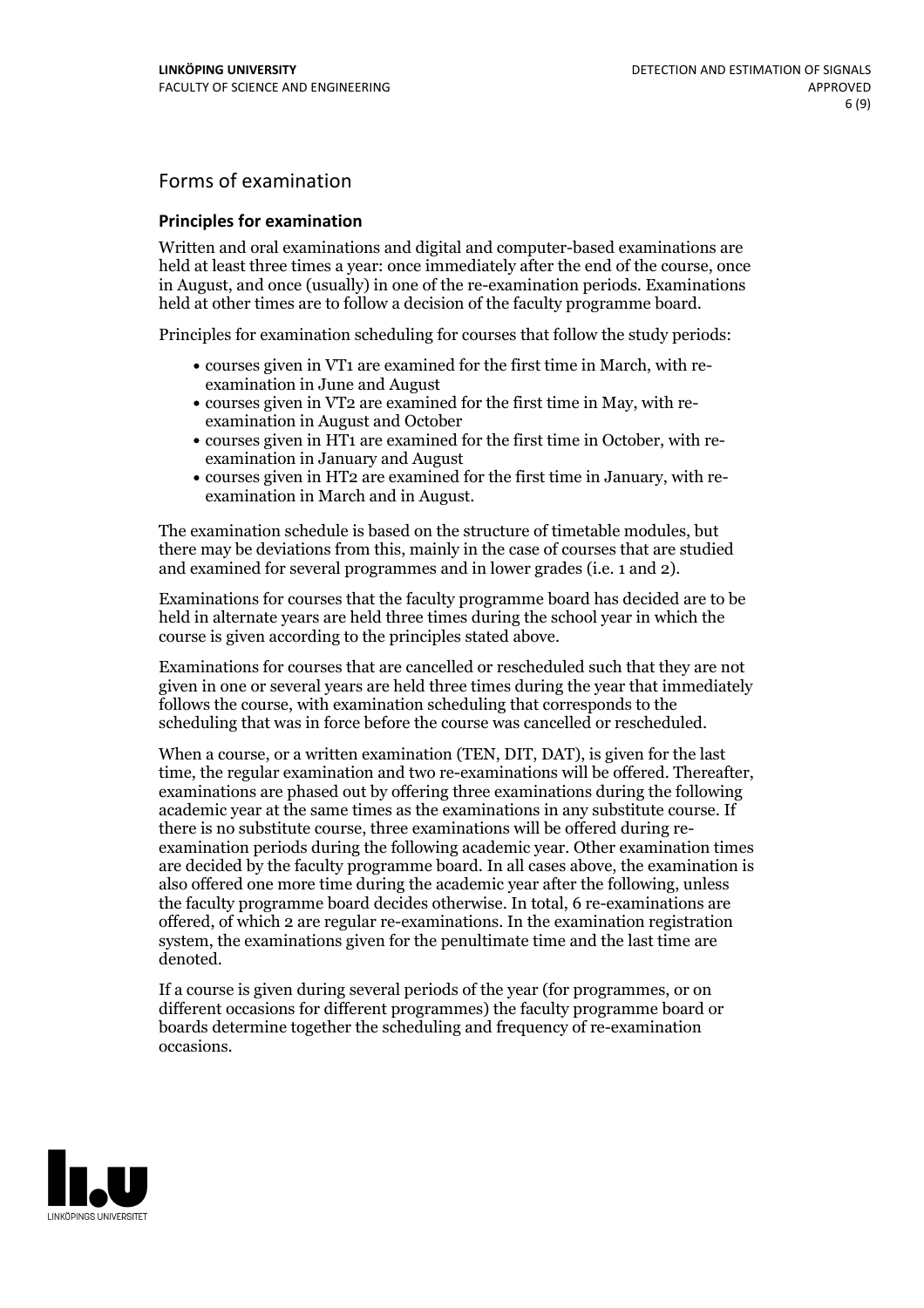### **Retakes of other forms of examination**

Regulations concerning retakes of other forms of examination than written examinations and digital and computer-based examinations are given in the LiU guidelines for examinations and examiners, [http://styrdokument.liu.se/Regelsamling/VisaBeslut/917592.](http://styrdokument.liu.se/Regelsamling/VisaBeslut/917592)

#### **Course closure**

For Decision on Routines for Administration of the Discontinuation of Educational Programs, Freestanding Courses and Courses in Programs, see DNR LiU-2021-04782. After a decision on closure and after the end of the discontinuation period, the students are referred to a replacement course (or similar) according to information in the course syllabus or programme syllabus. If a student has passed some part/parts of a closed program course but not all, and there is an at least partially replacing course, an assessment of crediting can be made. Any crediting of course components is made by the examiner.

#### **Registration for examination**

In order to take an written, digital or computer-based examination, registration in advance is mandatory, see decision in the university's rule book [https://styrdokument.liu.se/Regelsamling/VisaBeslut/622682.](https://styrdokument.liu.se/Regelsamling/VisaBeslut/622682) An unregistered student can thus not be offered a place. The registration is done at the Student Portal or in the LiU-app during the registration period. The registration period opens 30 days before the date of the examination and closes 10 days before the date of the examination. Candidates are informed of the location of the examination by email, four days in advance.

#### **Code of conduct for students during examinations**

Details are given in a decision in the university's rule book: <http://styrdokument.liu.se/Regelsamling/VisaBeslut/622682>.

#### **Retakes for higher grade**

Students at the Institute of Technology at LiU have the right to retake written examinations and digital and computer-based examinations in an attempt to achieve a higher grade. This is valid for all examination components with code "TEN", "DIT" and "DAT". The same right may not be exercised for other examination components, unless otherwise specified in the course syllabus.

A retake is not possible on courses that are included in an issued degree diploma.

#### **Grades**

The grades that are preferably to be used are Fail (U), Pass (3), Pass not without distinction  $(4)$  and Pass with distinction  $(5)$ .

- Grades U, 3, 4, 5 are to be awarded for courses that have written or digital examinations.<br>• Grades Fail (U) and Pass (G) may be awarded for courses with a large
- degree of practical components such as laboratory work, project work and

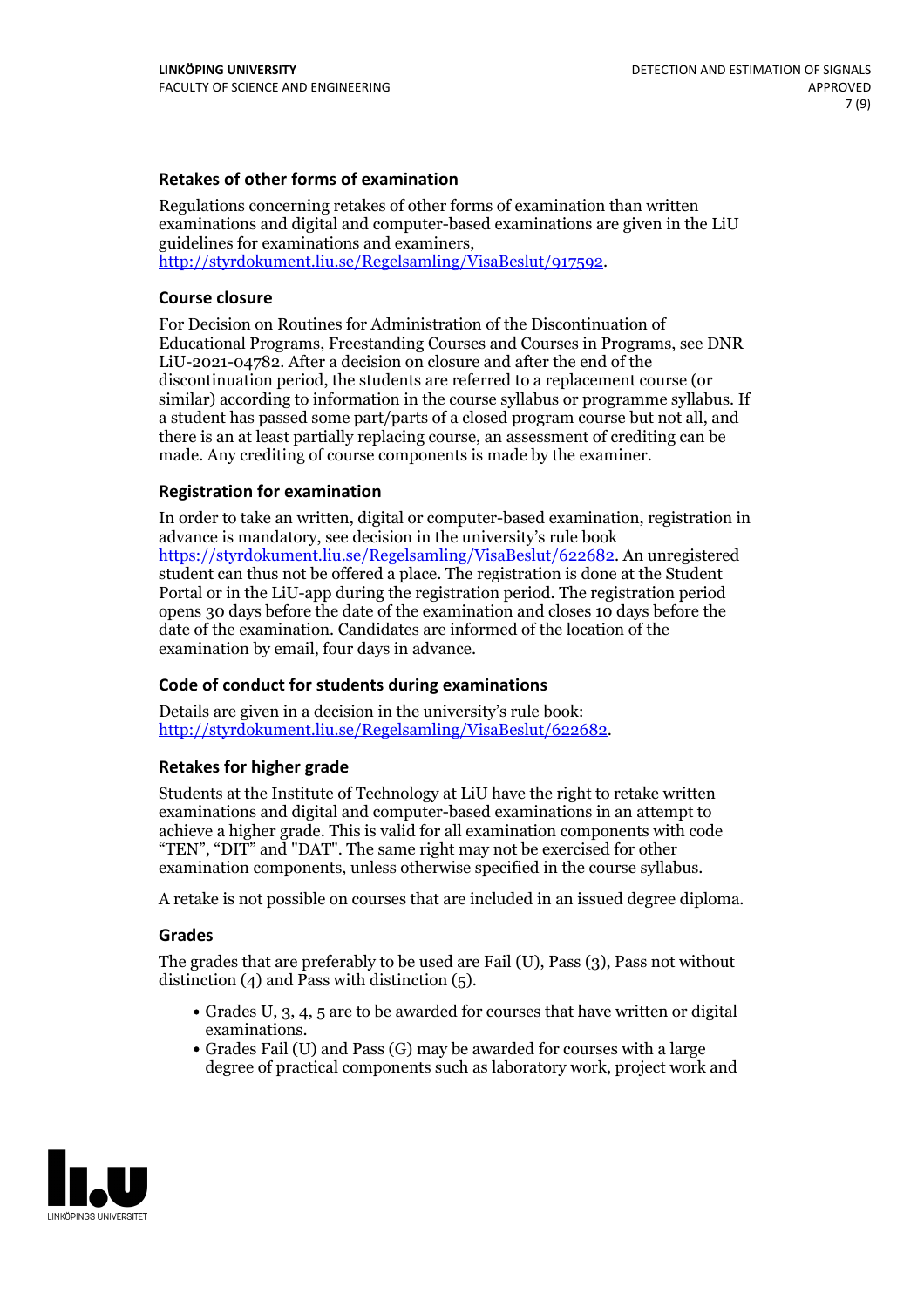group work.<br>• Grades Fail (U) and Pass (G) are to be used for degree projects and other independent work.

### **Examination components**

The following examination components and associated module codes are used at the Faculty of Science and Engineering:

- Grades U, 3, 4, 5 are to be awarded for written examinations (TEN) and
- digital examinations (DIT).<br>• Examination components for which the grades Fail (U) and Pass (G) may be awarded are laboratory work (LAB), project work (PRA), preparatory written examination (KTR), digital preparatory written examination (DIK), oral examination (MUN), computer-based examination (DAT), home
- assignment (HEM), and assignment (UPG).<br>• Students receive grades either Fail (U) or Pass (G) for other examination components in which the examination criteria are satisfied principally through active attendance such as tutorial group (BAS) or examination item
- (MOM).<br>• Grades Fail (U) and Pass (G) are to be used for the examination components Opposition (OPPO) and Attendance at thesis presentation (AUSK) (i.e. part of the degree project).

In general, the following applies:

- 
- Mandatory course components must be scored and given <sup>a</sup> module code. Examination components that are not scored, cannot be mandatory. Hence, it is voluntary to participate in these examinations, and the voluntariness must be clearly stated. Additionally, if there are any associated conditions to
- the examination component, these must be clearly stated as well.<br>• For courses with more than one examination component with grades U,3,4,5, it shall be clearly stated how the final grade is weighted.

For mandatory components, the following applies (in accordance with the LiU Guidelines for education and examination for first-cycle and second-cycle education at Linköping University,<br>[http://styrdokument.liu.se/Regelsamling/VisaBeslut/917592\)](http://styrdokument.liu.se/Regelsamling/VisaBeslut/917592):

If special circumstances prevail, and if it is possible with consideration of the nature of the compulsory component, the examiner may decide to replace the compulsory component with another equivalent component.

For possibilities to alternative forms of examinations, the following applies (in accordance with the LiU Guidelines for education and examination for first-cycle [http://styrdokument.liu.se/Regelsamling/VisaBeslut/917592\)](http://styrdokument.liu.se/Regelsamling/VisaBeslut/917592):

If the LiU coordinator for students with disabilities has granted a student the right to an adapted examination for a written examination in an examination hall, the student has the right to it.